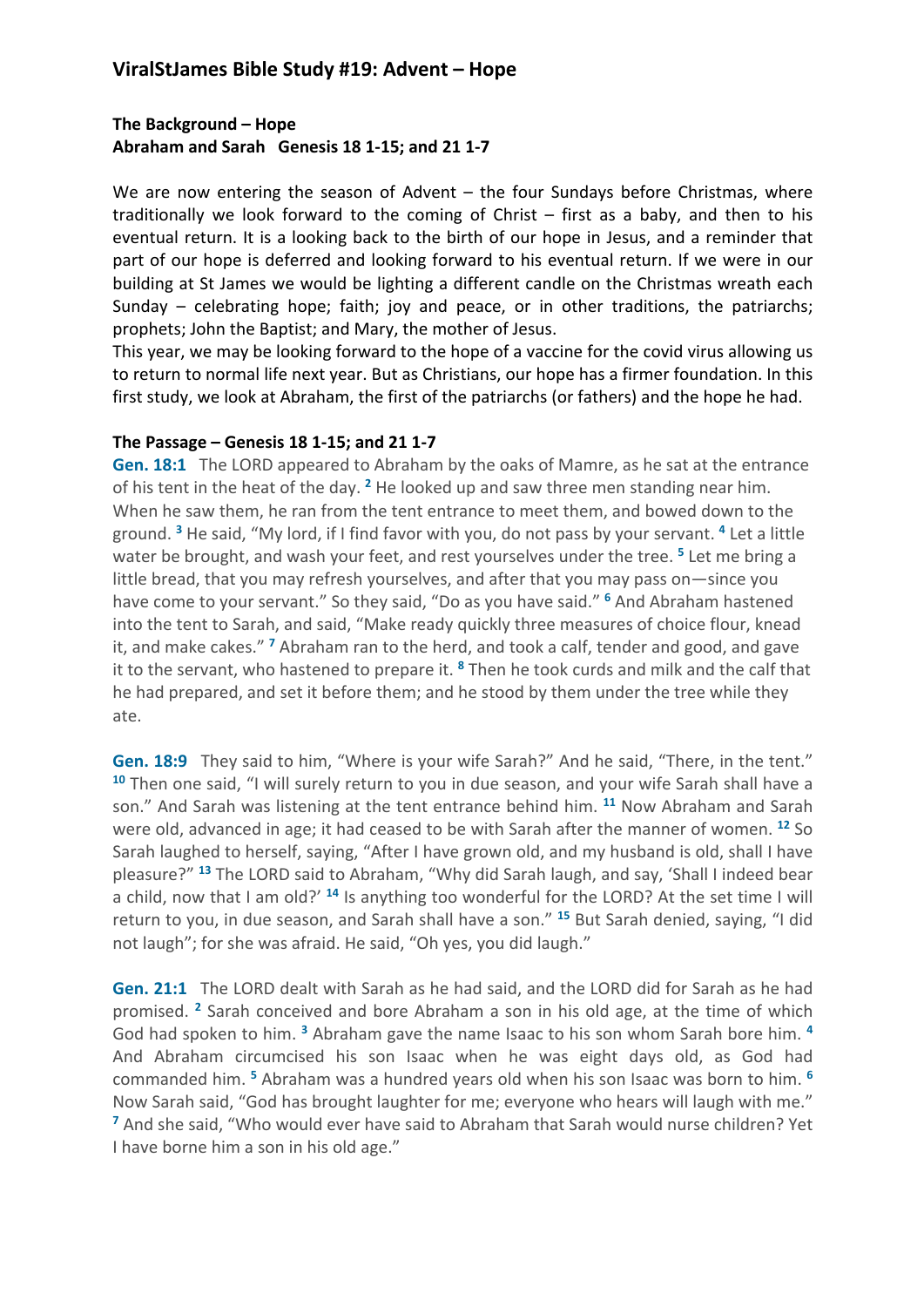## **The Questions**

- **1) Abraham is taking a rest at the hottest time of the day when three strangers appear. How does he respond? Why does he respond like this?**
	- *He recognises their needs for refreshment and food;*
	- *The lavishness of his provision suggests generosity;*
	- *It was an Israelite tradition to show hospitality to strangers – he puts his faith into practice, but with generosity (reminiscent of Jesus at the wedding in Cana and the provision of large amounts of the best wine)*
- **2) It is not clear when he recognises that these men are from God and include in some way the Lord himself, but by verse 10 it is becoming evident. God speaks to Abraham and his wife, promising the fulfilment of their hope – a child born to Sarah. What is Sarah's reaction? Does it surprise you?** 
	- *Sarah laughs*
	- *It is an understandable human response – she was well past normal child bearing age – perhaps it is not surprising that there is an element of disbelief*
	- *The Bible deals with human stories, not superheroes – hers was a very human response that we can identify with*
- **3) What is God's reaction to her laughter? When Sarah is called out for laughing, what is her response and what prompts it?**
	- *God's response is one of Scripture's great promises – is anything too hard for the Lord?*
	- *Sarah lies, denying that she laughed, because she was afraid – again, an understandable human response*
- **4) Compare Sarah's reaction to being told that she will have a baby at an age in life that seems impossible, with that of Mary, when told that she will give birth at the other end of the age range, and as a virgin (Luke 1:29-38)**
	- *Sarah is afraid; Mary too 'was greatly troubled' (v29)*
	- *But whilst Sarah denies laughing – Mary seems more obedient and accepting (I am the Lords servant, May it be to me as you have said' (v37)*
	- *Note the similarity between Genesis 18:14 and Luke 1:37 – God acts consistently in dealing with his people throughout the ages – but do we try to put limits on him? Can we, like Mary, keep ourselves open to what he may wish to accomplish through us?*
- **5) Sarah denies laughing (18:15) – but how does God treat her (18:15; 21:1-2)**
	- *God doesn't reprimand her but does correct her. He wants her to be honest in expressing her feelings and speak them out, not keep silent*
	- *He was gracious to her – and delivers on his promise*
	- *God transforms her laughter into joy*